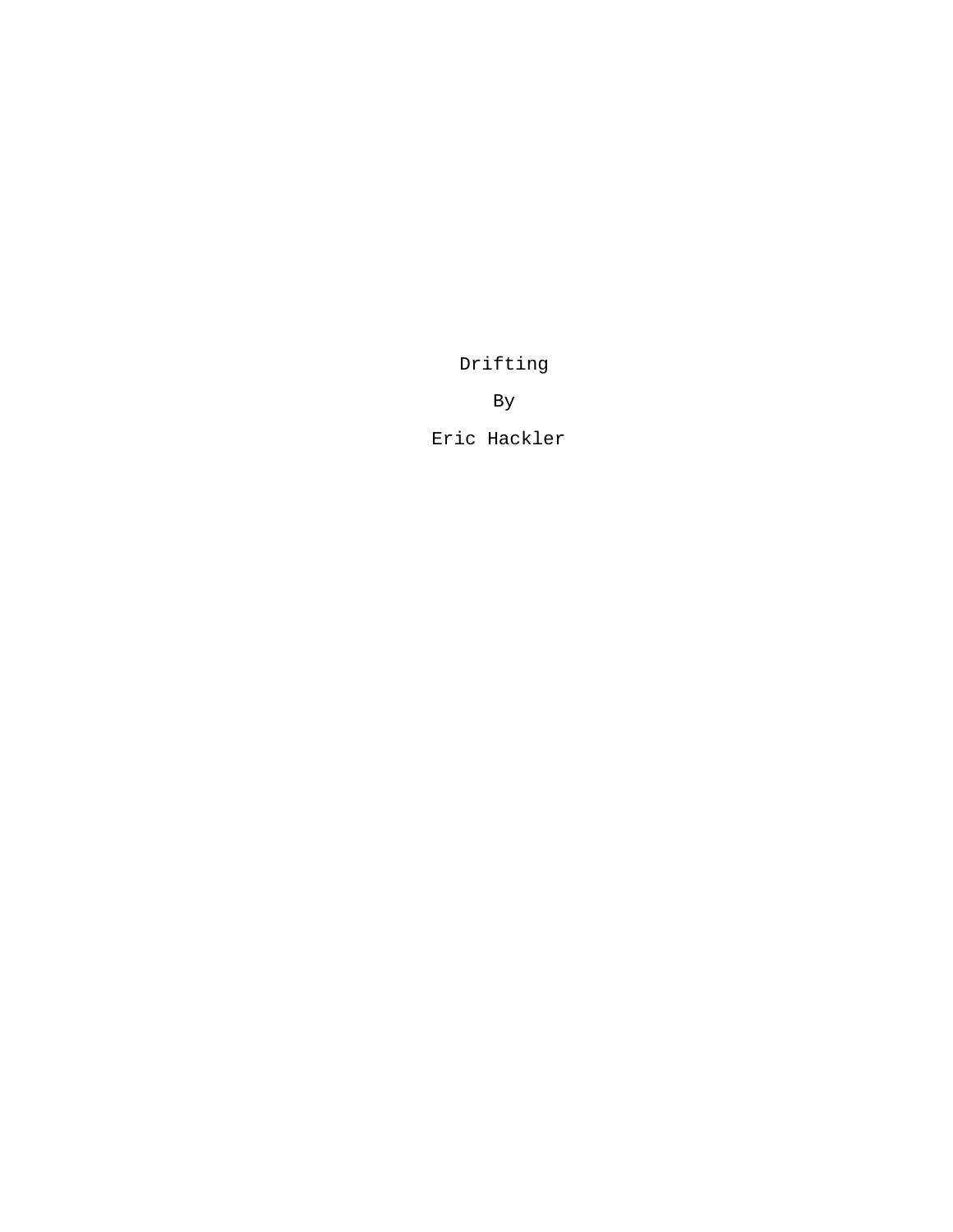BLUE SCREEN

White text appears along the left side of the screen. Typing is heard.

> TEXT LOG From: Violet C To: Isaac Sextant - CelestiaCorp Clone #: Y352 Base: 3 Status: In progress.

The text remains on screen as we

FADE TO

INT. FAMILY ROOM - NIGHT

A male (20s) flying into the wall of a comfortable family room. He collapses to the floor and slowly gets back up. This is Clone Y352. He is sweaty and panting.

Across the room stands VIOLET CASTAWAY (late 20s). She wears tight pants and a shirt under a long coat. There is a look in here eyes like she's growing tired of fighting. She checks her watch.

Text appears on the below the rest.

TEXT LOG This one recognised me. It's possible they're beginning to communicate.

The text fades as Violet lunges for Y352.

They fight hand-to-hand, moving around the couches. Violet is clearly the stronger fighter, but almost seems reluctant to finish the fight.

They get into a grapple and Violet throws Y352 off her. He recovers and they both strike fighting poses.

Suddenly, Y352's head and arms go limp. Like a robot shutting down. Violet stops the stopwatch on her wrist.

> TEXT LOG This one took 10 minutes for the Base 3 defect to kick in. I guess this confirms that I'm not getting worse, but it might mean they are overcoming their deficiencies. But, I don't have a clue how.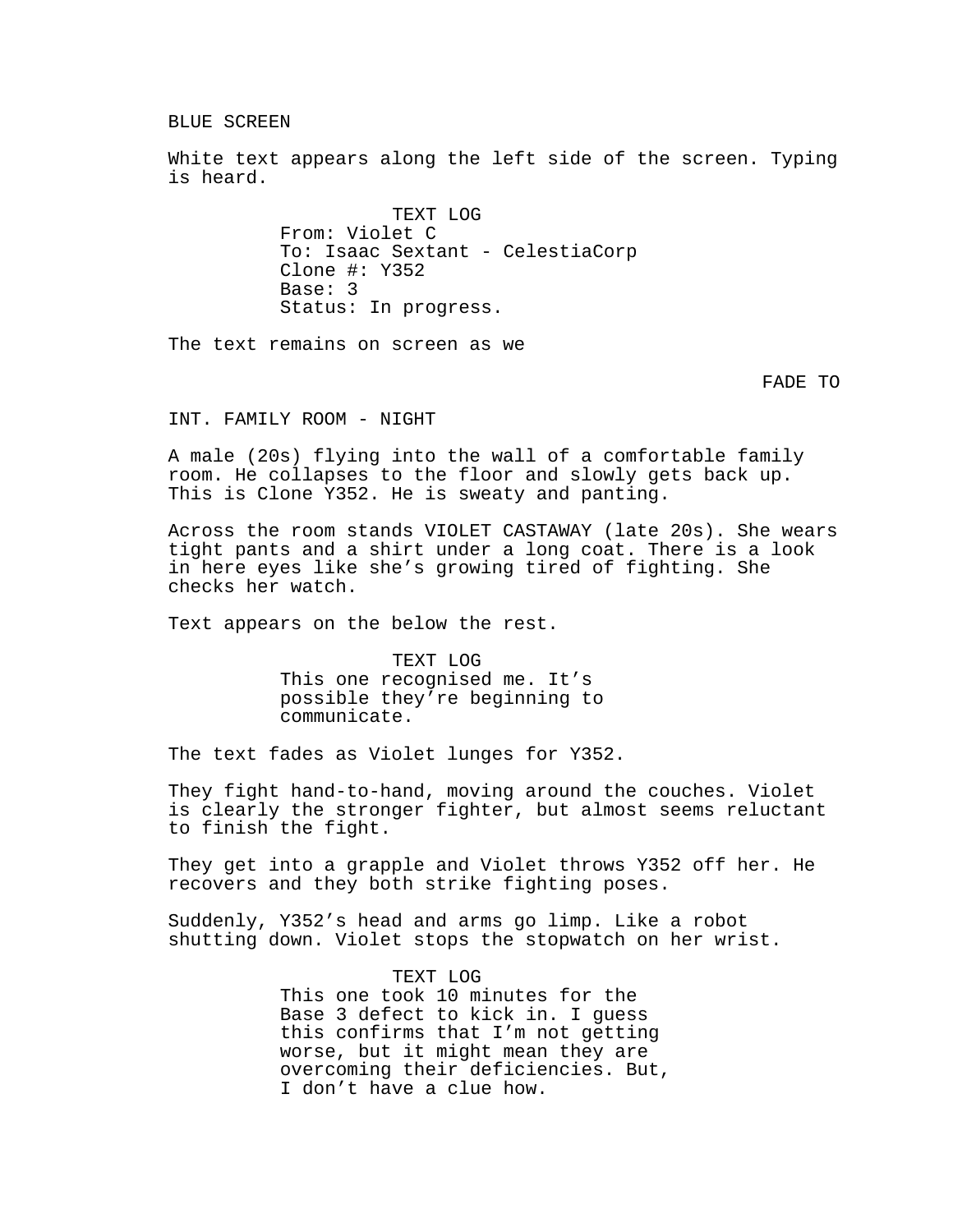Violet walks up to Y352 and lifts his head to look into his eyes. They are darting back and forth and even though he can't speak, it's clear he's screaming.

### VIOLET

I'm sorry.

Looking him right in the eyes, Violet snaps his neck. As his body collapses to the floor, the status line of the text log reappears.

## TEXT LOG Status: Terminated.

Violet sits down on one of the couches and wipes the sweat & tears from her face. She takes several shaky deep breaths. She looks over to the wall of the room. On it hangs a picture of a ship. Something about this picture hurts Violet but she can't look away.

SHOT: Medium shot of the ship as it fades to be replaced by a white ship logo.

TITLE CARD

The blue screen comes in behind the ship and the title is imposed over both.

SHOT: The ship logo moves as the title fades and the scene

FADES TO

EXT. PARK - DAY

The logo sits atop a piece of paper on a well covered picnic table. Below the logo is the name 'CelestiaCorp'. The paper is a printout of Violet's last report. As the camera slowly zooms out, we see the table is mostly covered by maps.

Sitting at the table is ISAAC SEXTANT (20s). He is in a wheelchair sitting at the head of the table. He wears glasses as he looks from map to map.

> VIOLET (O.S.) This is about the last place I'd expect to find you, Sextant.

Sextant chuckles and looks up to see Violet strolling towards him. She is wearing the same long coat and a rumpled fedora hat.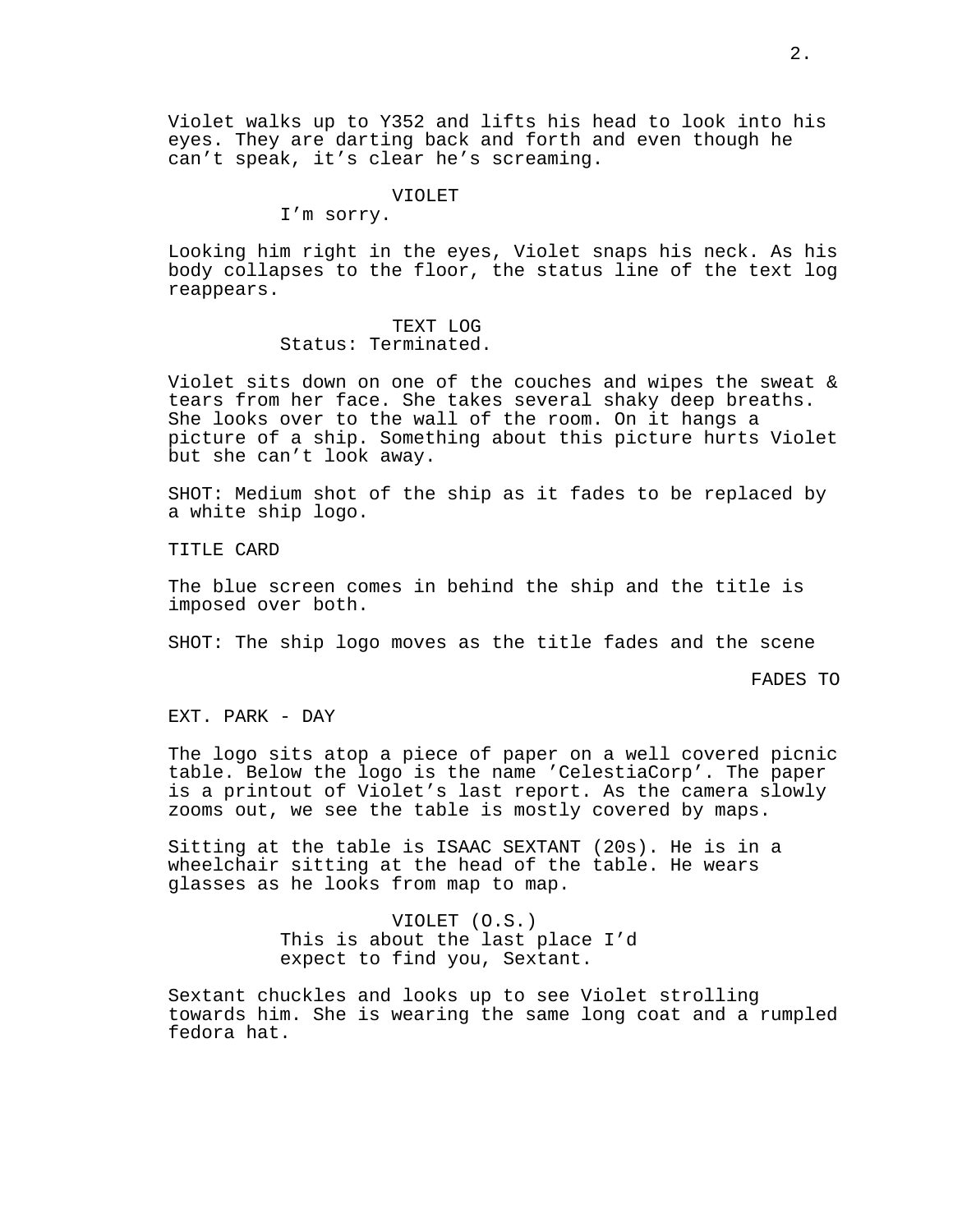SEXTANT (looking back to the maps) I could be on a boat.

VIOLET You like keeping your wheels planted. Closest you get to a boat is the raft in your pool.

Sextant chuckles again. Violet sits on the table and looks at him leisurely.

> SEXTANT So, it's been another three months.

VIOLET My, how the time flies.

### SEXTANT

And if my math is right, you're at a total of 597. That's down from last time.

VIOLET Give me a break, will ya. They're

getting harder to find. I think they're beginning to communicate.

#### SEXTANT

I read your report.

#### VIOLET

Don't you mean we?

SEXTANT

The men upstairs aren't interested the details. They only care about numbers.

Beat.

### SEXTANT

Now to your reports, of the, let's be generous and say, 600 you've found, only 216 of them have been female. Any particular reason?

## VIOLET

I go after the first one I find. The boys are just more noticeable, that's all.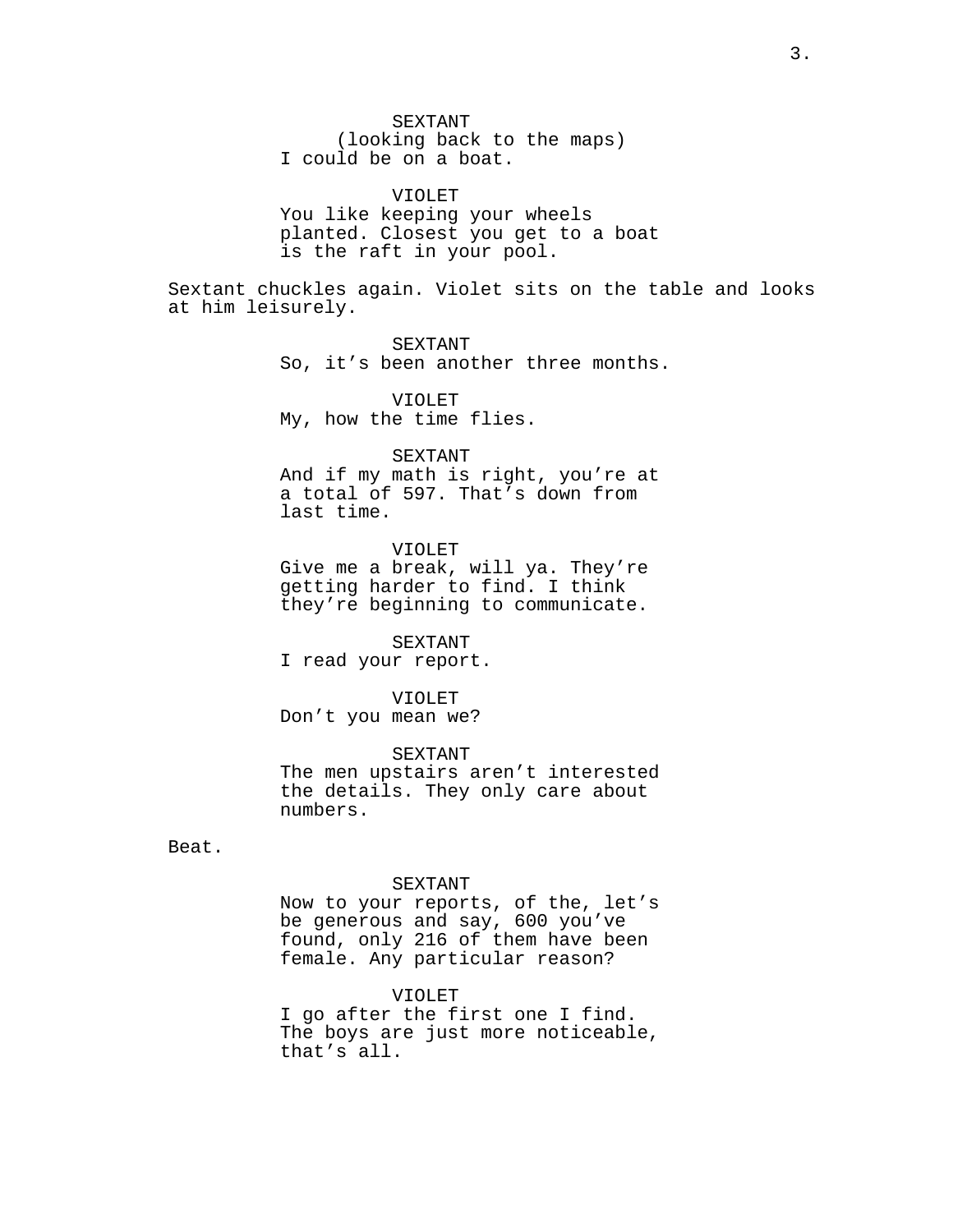### SEXTANT

Otherwise, a fairly even spread of Bases 1, 2 and 3. Nothing noteworthy there. Any news of them saying who they are?

# VIOLET

You said you read my report.

## SEXTANT

We're not talking about communicating with each other, We need to know if they've let it spill to the outside world.

# VIOLET

(looking around) Like you're doing now?

### SEXTANT

Please, you think anyone else is allowed in this park right now? This is as off-the-record as it gets.

Beat. Violet looks around. Sextant looks back at his maps.

SEXTANT So, any word of leaks?

## VIOLET

None that I've heard. Do they even know who they are?

## SEXTANT

It's unlikely. Their brains weren't fully formed when the escape occurred. Hence the defects. Hard to say what they know at all.

## VIOLET

Well, if I hear anything, I'll let you know.

# SEXTANT

Please do.

Beat. Sextant lowers his head.

SEXTANT

We didn't want it to go this way. We don't like ordering this any more than you like doing it.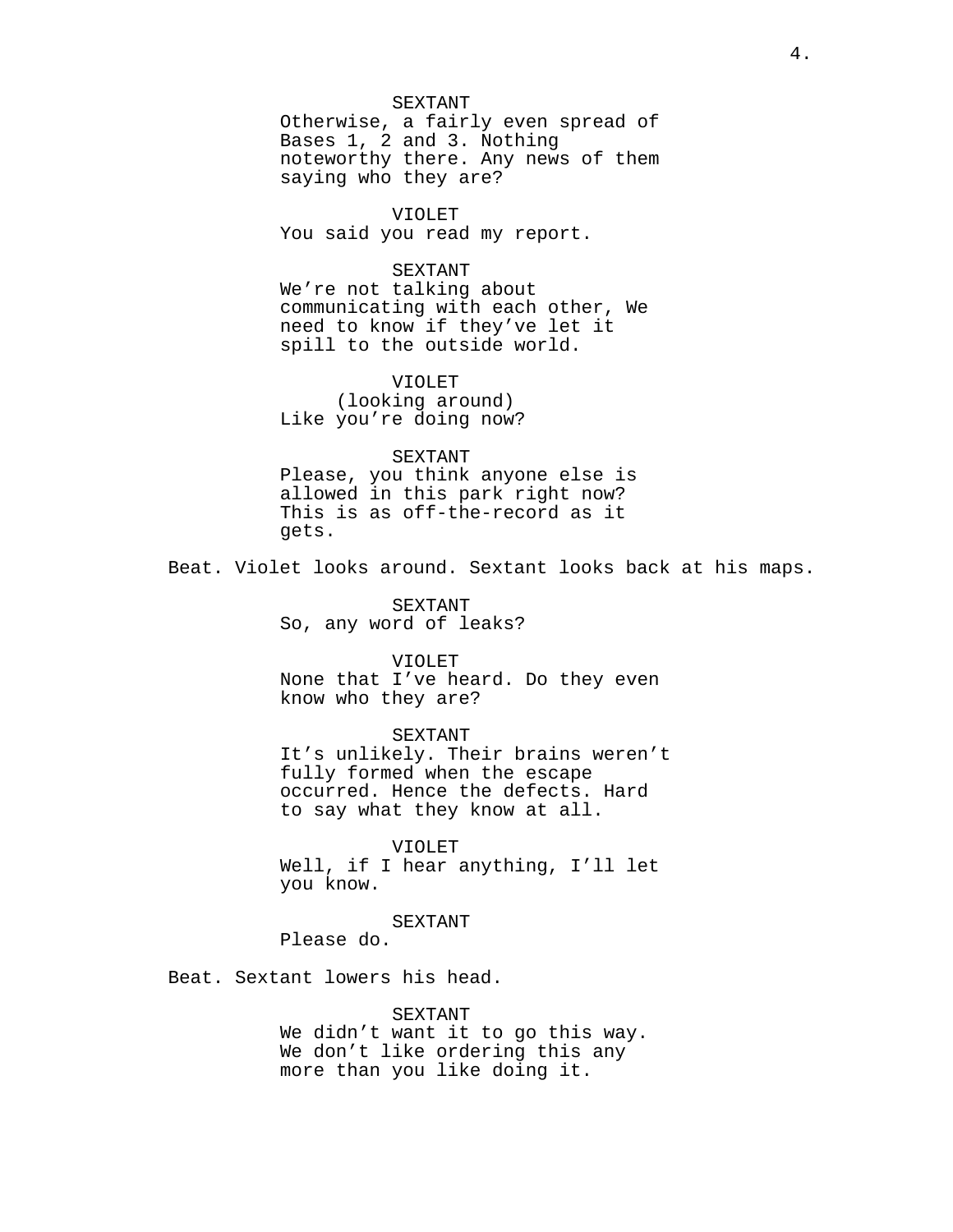VIOLET

Right.

Violet gets off the table.

SEXTANT How are you holding up?

VIOLET (after a moment) I'm fine, Isaac. Just drifting about.

She turns and starts walking away.

SEXTANT Well drift your way toward a higher quota. We need to move on from this quickly.

Violet takes a deep breath, sets her jaw firmly and walks away.

MONTAGE

Throughout this montage the Text Log, doesn't fully fade. Only the clone numbers and information changes.

INT. GARAGE

A female (20s) turns around from her workbench to see Violet standing against the wall with a gun.

She tries to protest, but Violet empties the clip into her.

TEXT LOG To: Isaac Sextant - CelestiaCorp Clone #: X217 Base: 1 Defect: inability to attack with the left hand Status: Terminated. I wonder if they know I'm coming. Do they get dressed each day thinking these are the clothes I might die in?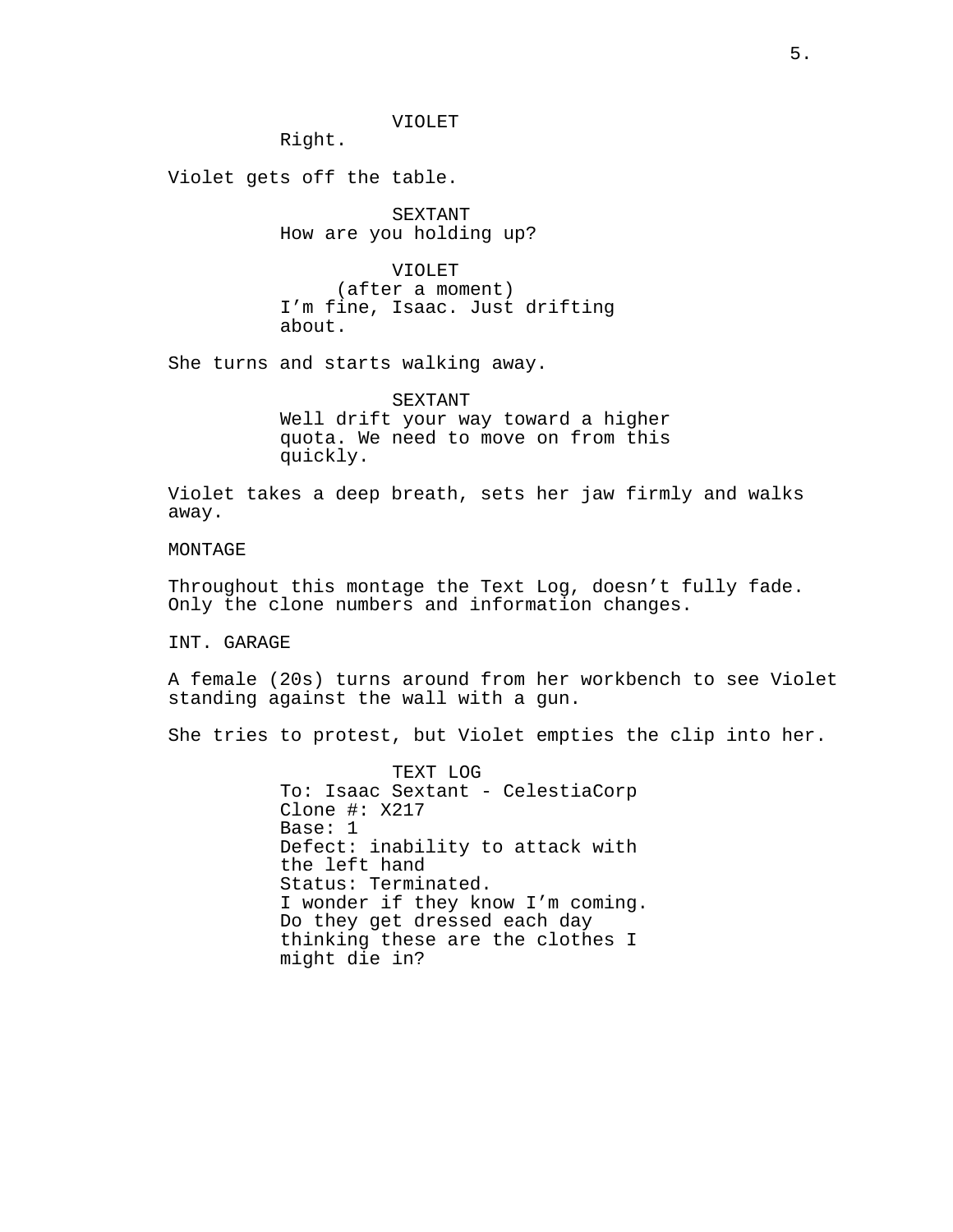INT. BEDROOM - NIGHT

Violet tackles a male clone to the ground. He struggles, but she grabs a nearby lamp and beats him to death with it.

> TEXT LOG To: Isaac Sextant - CelestiaCorp Clone #: Y378 Base: 2 Defect: Alien extremity Status: Terminated. Alien body part here was the foot. He got off a few good hits before I put to rest. I hope his friends never see him like this. Does he have friends?

EXT. SHOPPING MALL - DAY

A female clone exits the mall. The camera focuses to reveal she is being watched through a sniper scope.

From a distance, Violet fires and kills the clone.

TEXT LOG To: Isaac Sextant - CelestiaCorp Clone #: X224 Base: 3 Defect: Temporary Shut-down Status: Terminated. I feel like I'm getting to know them better each time I find one.

INT. CAR - DAY

A female clone parks her car at her house, she is about to get out, when Violet emerges from the back-seat and chokes her.

> TEXT LOG (different font) From: Isaac Sextant - CelestiaCorp To: Violet Castaway Your reports are getting unprofessional. Try to keep your feelings from interfering. Additionally, avoid messy crime scenes. I dislike the sight of blood.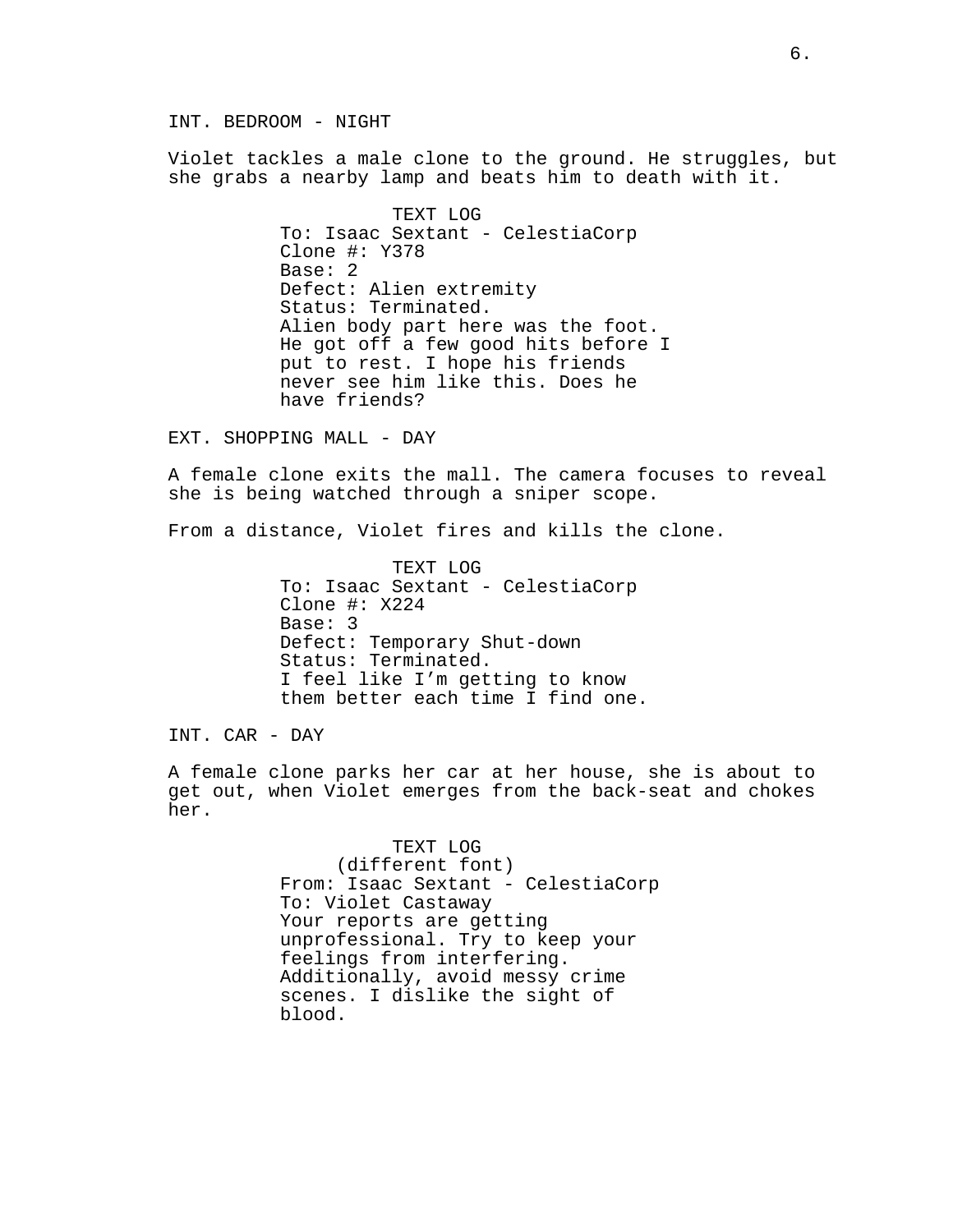EXT. TENNIS COURTS - NIGHT

A male clone slams Violet against the fence. She struggles before breaking free and hitting him in the chest.

She pulls out handcuffs and cuffs his right hand to the fence.

She begins strangling him. He tries to stop her, but his left arm doesn't seem effective. Like he's forgotten he can fight with it.

Violet strangles him and leaves his corpse hanging from the fence.

> TEXT LOG To: Isaac Sextant - CelestiaCorp Clone #: Y402 Base: 1 Defect: inability to attack with the left hand Status: Terminated. Y402 went slower than the others.

Apologies for the unprofessionalism. I feel like I have to tell somebody. This mission...each one seems just a little harder

The last phrase lingers on the screen as Violet walks away, fighting back tears.

EXT. HOUSE - NIGHT

A modest suburban house, Violet steps in front of the camera and moves toward it.

> TEXT LOG To: Isaac Sextant - CelestiaCorp Clone #: Y403 Base: 1 Status: Tracking

Violet approaches the front door, after listening for a sound, she picks the lock and enters.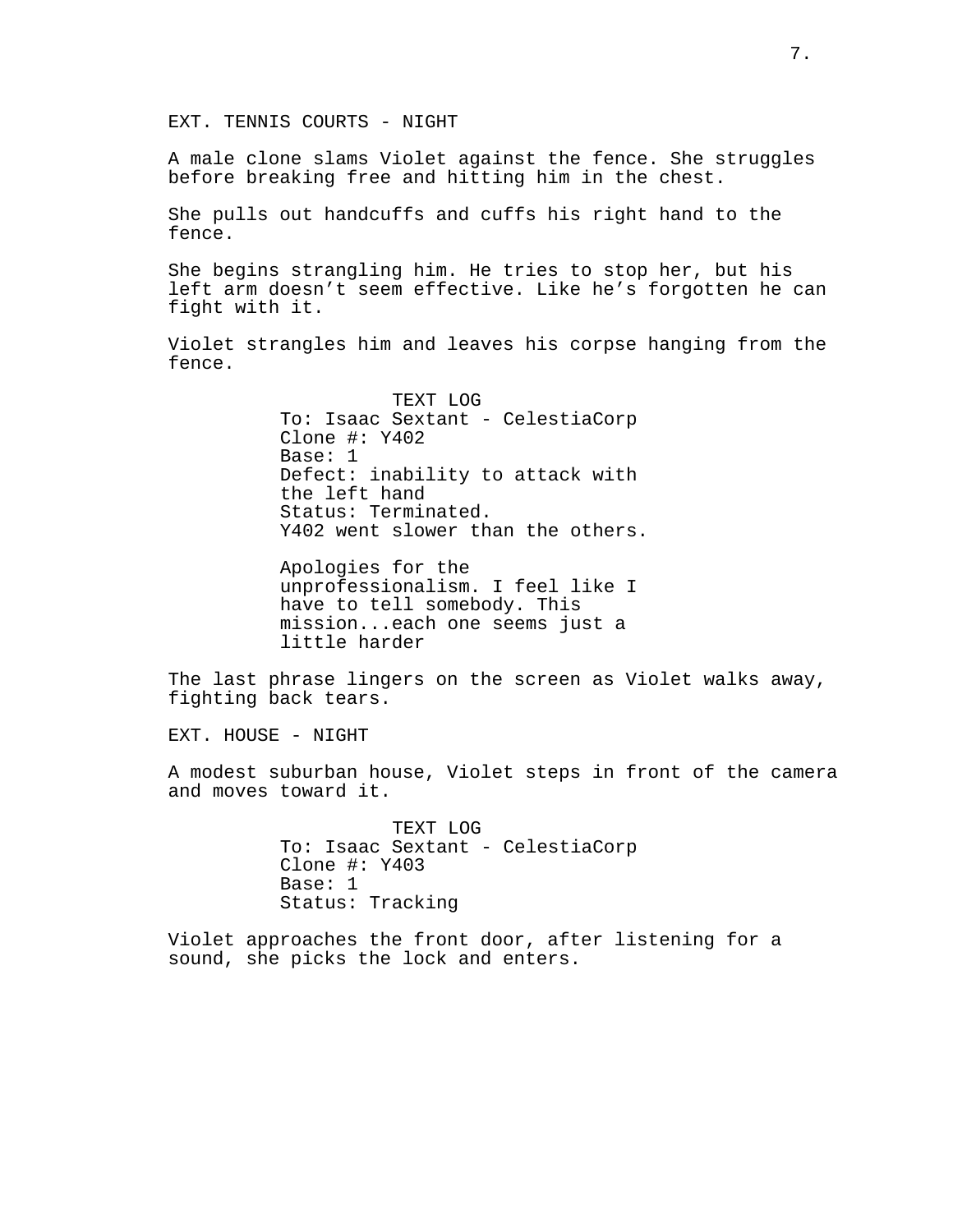INT. DEN - NIGHT In the den, she finds Clone Y403. He is standing with his back to her, looking out a window. Y403 I knew you'd find me sooner or later. He turns to face her. TEXT LOG To: Isaac Sextant - CelestiaCorp Clone #: Y403 Base: 1 Status: Located Y403 Do we get to talk or do you just kill me? Violet stares at him. She knows this one is going to be harder than most. TEXT LOG To: Isaac Sextant - CelestiaCorp Clone #: Y403 Base: 1 Status: In progress Violet quickly tries to pull her gun, but Y403 lunges for her. He is clearly a skilled hand-to-hand fighter and manages to get the gun away. They begin fighting. Y403 I'm better than the rest, aren't I? VIOLET Eh, 8 out of 10. Y403 I'll have to try harder then. He delivers two quick jabs to her gut and kicks her away. She stumbles back, winded. Y403 Better?

8.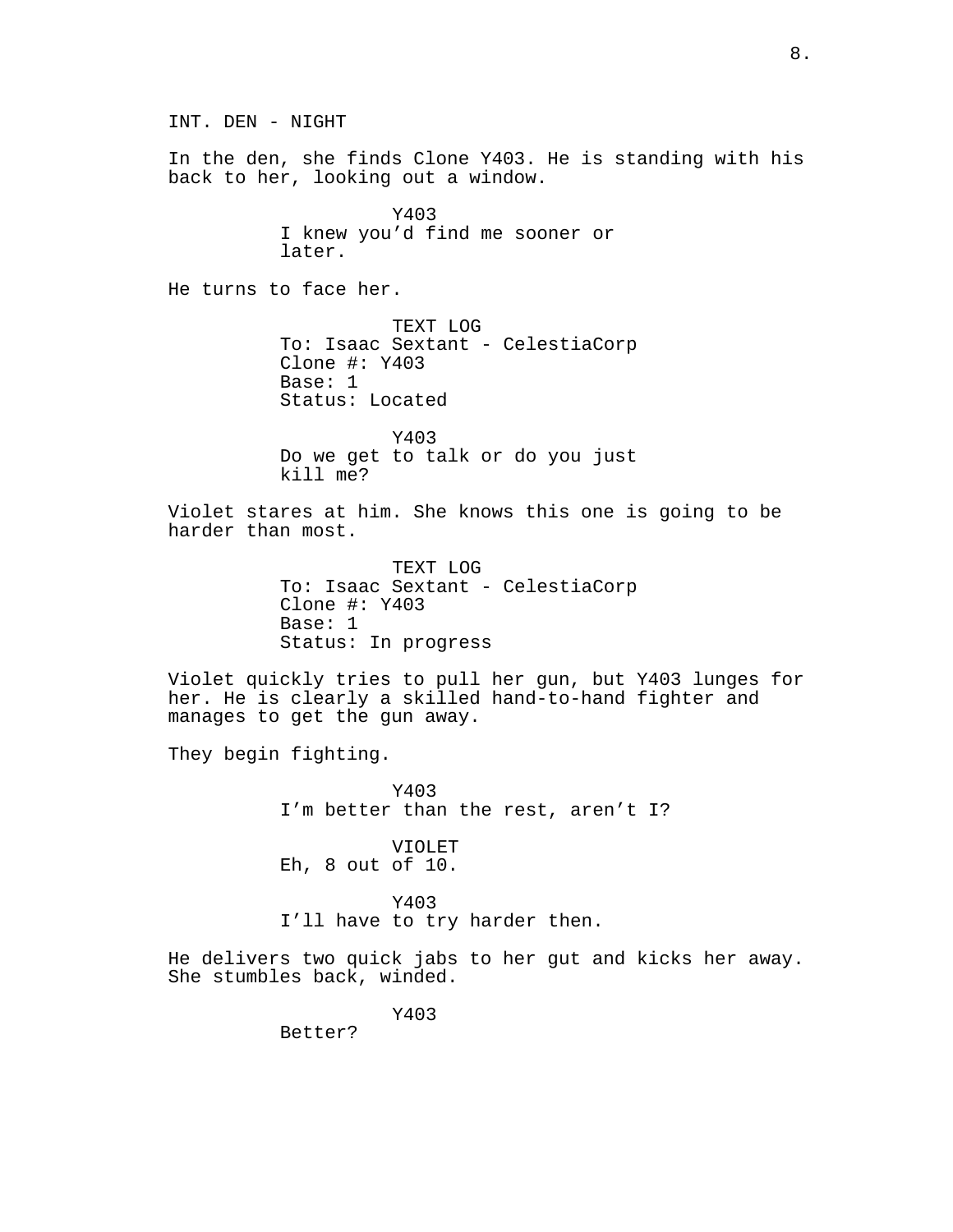VIOLET

Improving.

Y403 Care to know why?

VIOLET You heard I was coming and took a class?

She attacks again and they spar a bit more before he throws her to the ground.

> Y403 No. Because I'm the original.

Violet slowly gets to her feet.

VIOLET I've killed over 600 of you. More than half have said that.

They fight again. Violet begins to get the upperhand.

Then Y403, grabs both her arms with his right hand and delivers a left handed punch across her jaw.

Violet stumbles back stunned.

TEXT LOG Clone #: Y403

changes to

TEXT LOG Clone #: Y000

Y000 smiles.

Y000 Don't tell me, you've adapted your fighting style.

Violet's eyes widen. Y000 lunges for her and easily overpowers her. He slams her into the wall and hits her three more times with his left.

> Y000 They came for me and my friend Shannon when we were 13. They did so many experiments. Trying to save lives right. And then when the project failed, they took all of us and locked us in the basements.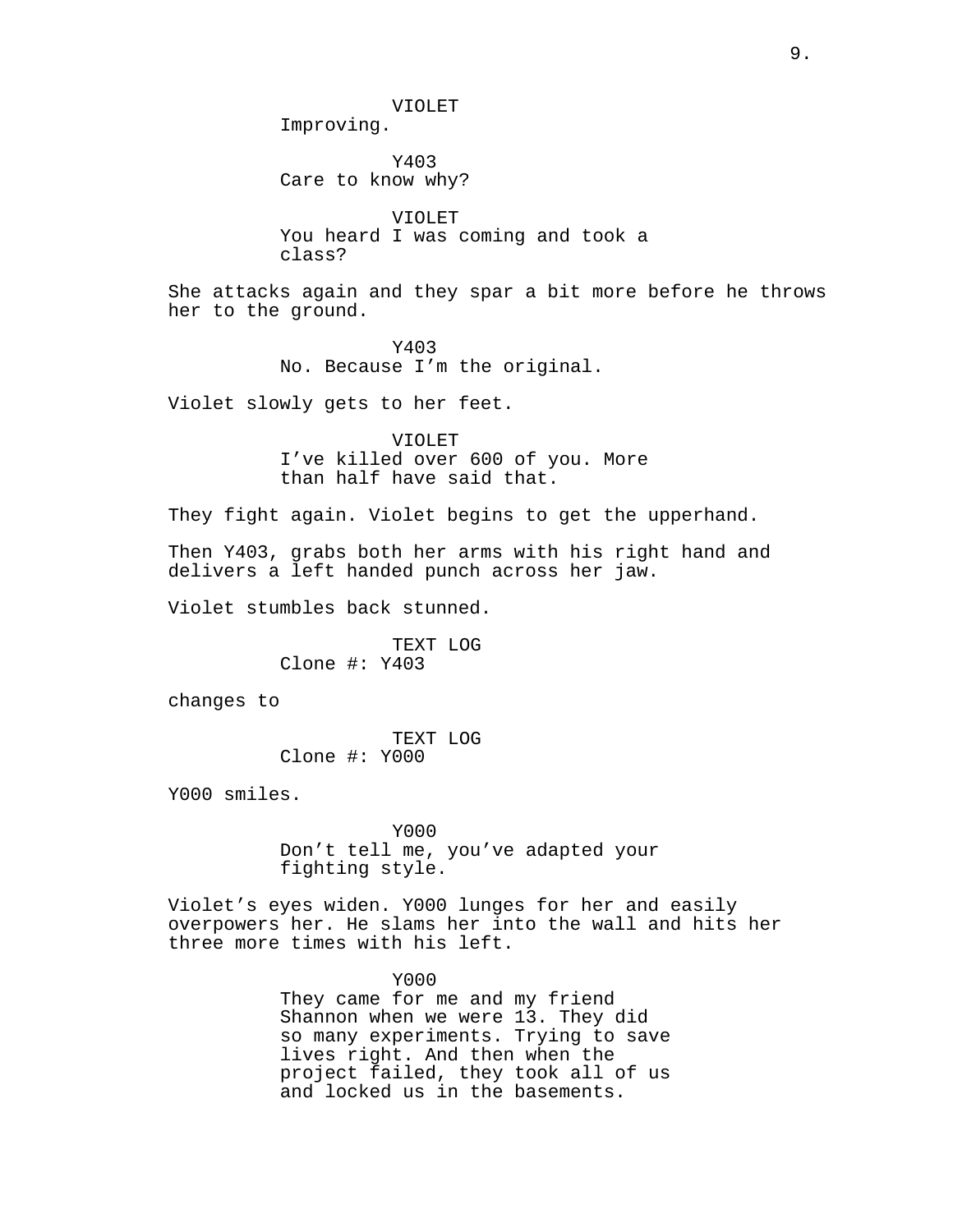Violet struggles and breaks free, but Y000 kicks her to the ground. She is panting and crying.

> Y000 You know why you categorise us by Base? It's the basement each failed batch was kept in.

VIOLET Stop talking! I don't want to hear this!

Y000 No you don't. Makes it harder to do your job, doesn't it?

Violet screams and lunges at Y000. They begins fighting. Y000 is dodging and blocking as Violet swings wildly.

> Y000 My parents never knew where I was.

> > VIOLET

Shut up!

Y000 My favourite animals are rabbits.

VIOLET

Stop it!

Y000 I once chased a girl in my class three miles just to ask for help on my reading homework.

VIOLET

No!

Y000 (smiling) She was on a bike. What was her name..

Violet gets off a lucky punch and knocks Y000 to the ground. She pins him down and prepares to deliver the final blow to his neck. Both are panting. Violet is struggling to do what she has to.

> Y000 Brianna. That was it.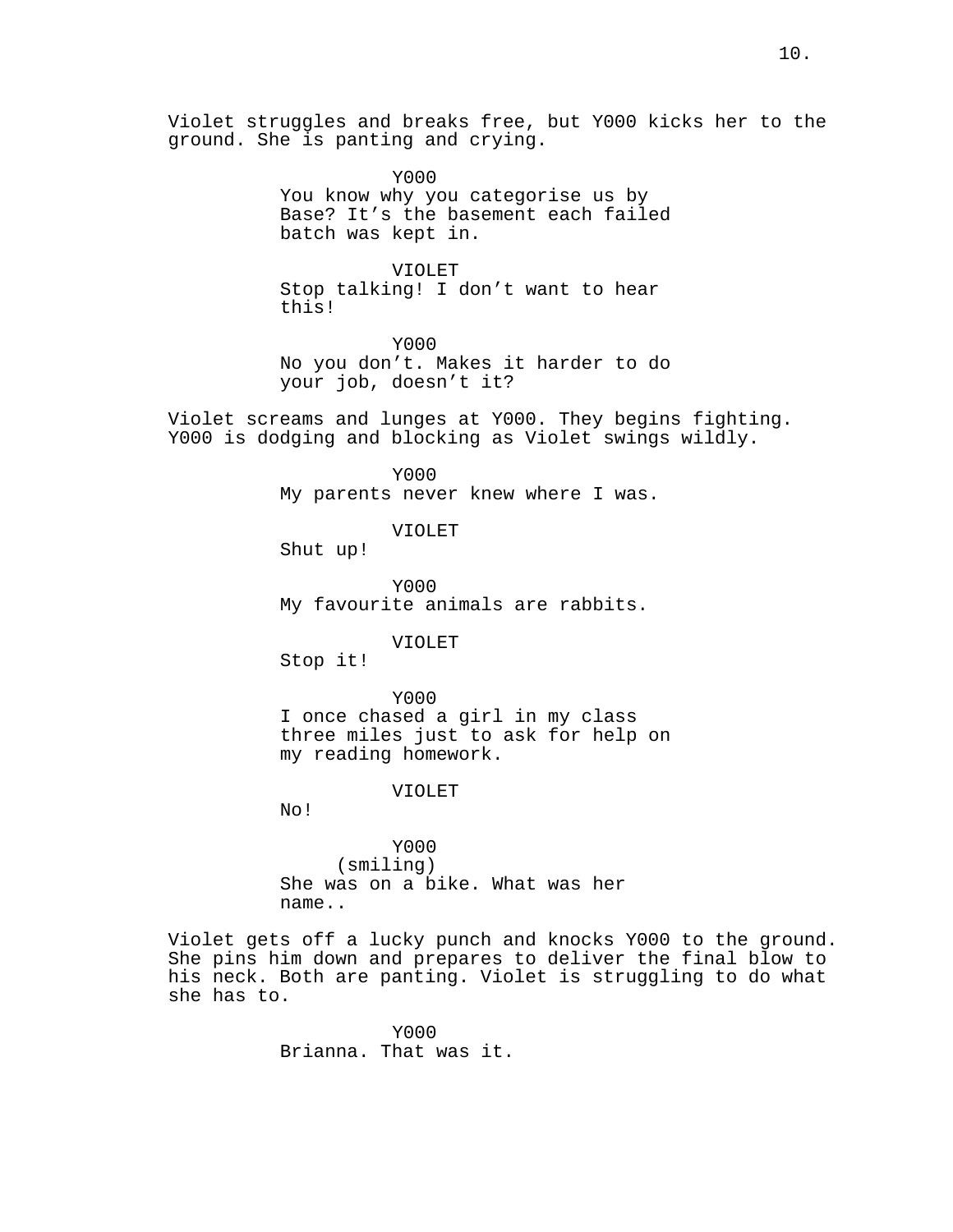Y000

Sam.

Violet looks into his eyes, then slowly closes her own and strikes.

BLACK

The text log is already there. The word 'Terminated' is flashing.

> TEXT LOG Status: Terminated There are some things in life you aren't prepared for.

The rest of the text log types in over the following shots:

-Violet straightens up and fixes her jacket.

TEXT LOG We get caught up in something before we realise where it will take us.

-Violet walks out the house's open front door.

TEXT LOG And by the time we've realised how far out we are...we don't know how to get home.

-Slow shot looking over a dead body. He is dressed in Sam's clothes.

> TEXT LOG We all end up lost sometimes, but in the beginning, it was a journey we chose.

-We reach the body's head to reveal that it's Isaac

TEXT LOG So I guess that means, we can choose where it ends too.

-Violet's watch drops and lands next to Isaac's head.

-A door opens revealing Sam standing on a front porch. He is looking at Shannon